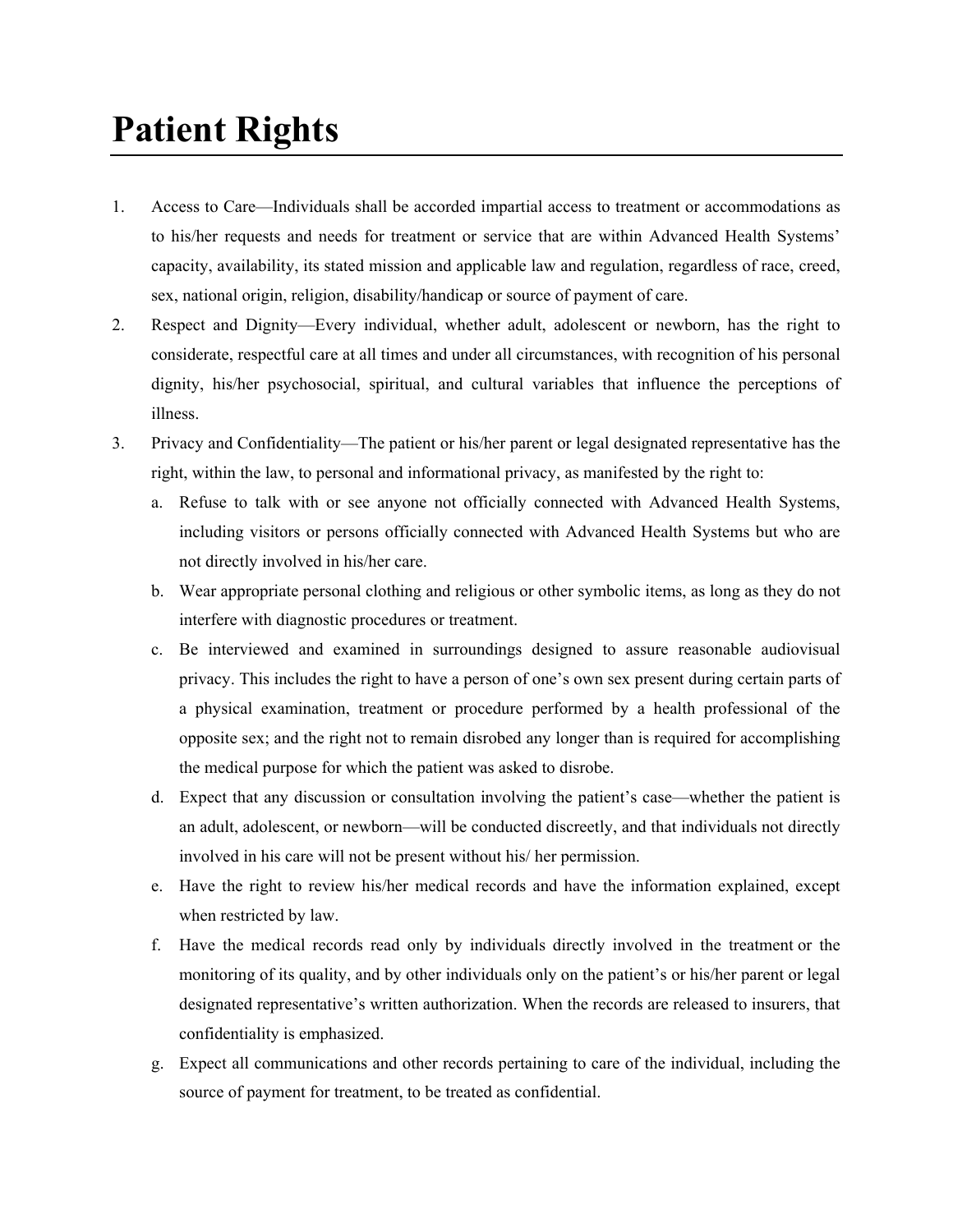- h. Request a transfer to another treatment room if another patient or visitor is unreasonably disturbing him.
- i. Be placed in protective privacy when considered necessary for personal safety.
- 4. Personal Safety—The patient, whether adult, adolescent or newborn, has the right to expect reasonable safety insofar as Advanced Health Systems practices and environment are concerned.
- 5. Identity—The patient or his/her parent or legal designated representative has the right to know the identity and professional status of individuals providing service to the patient, and to know which physician or other practitioner is primarily responsible for his care. This includes the right to know of the existence of any professional relationship among individuals who are treating him, as well as the relationship of Advanced Health Systems to any other health care or educational institution involved in his care. Participation by patients in clinical training programs or in the gathering of data for research purposes should be voluntary.
- 6. Information—The patient or his/her parent or legal designated representative has the right to obtain from the practitioner responsible for coordination of his/her care complete and current information concerning his diagnosis (to the degree known), treatment and any known prognosis. This information should be communicated in terms the patient or his/her parent or legal designated representative can reasonably be expected to understand. When it is not medically advisable to give such information to the patient, the information should be made available to a legally authorized individual.
- 7. Communication—The patient or his/her parent or legal designated representative has the right of access to people outside the facility by means of visitors and by verbal and written communication.

 When the patient or his/her parent or legal designated representative does not speak or understand the predominant language of the community, he should have access to an interpreter. This is particularly true where language barriers are a continuing problem.

8. Consent—The patient or his/her parent or legal designated representative has the right to the information necessary to enable him/her, in collaboration with the health care practitioner, to make treatment decisions involving his/her health care that reflect his/ her wishes. To the degree possible, this should be based on a clear, concise explanation of his condition and of all proposed technical side effects, problems related to recuperation, and probability of success. The patient should not be subjected to any procedure without voluntary, competent and understanding consent by the individual or by his/her parent or legal designated representative. Where a medically significant need for care or treatment exist, the patient or his/her parent or legal designated representative shall be so informed.